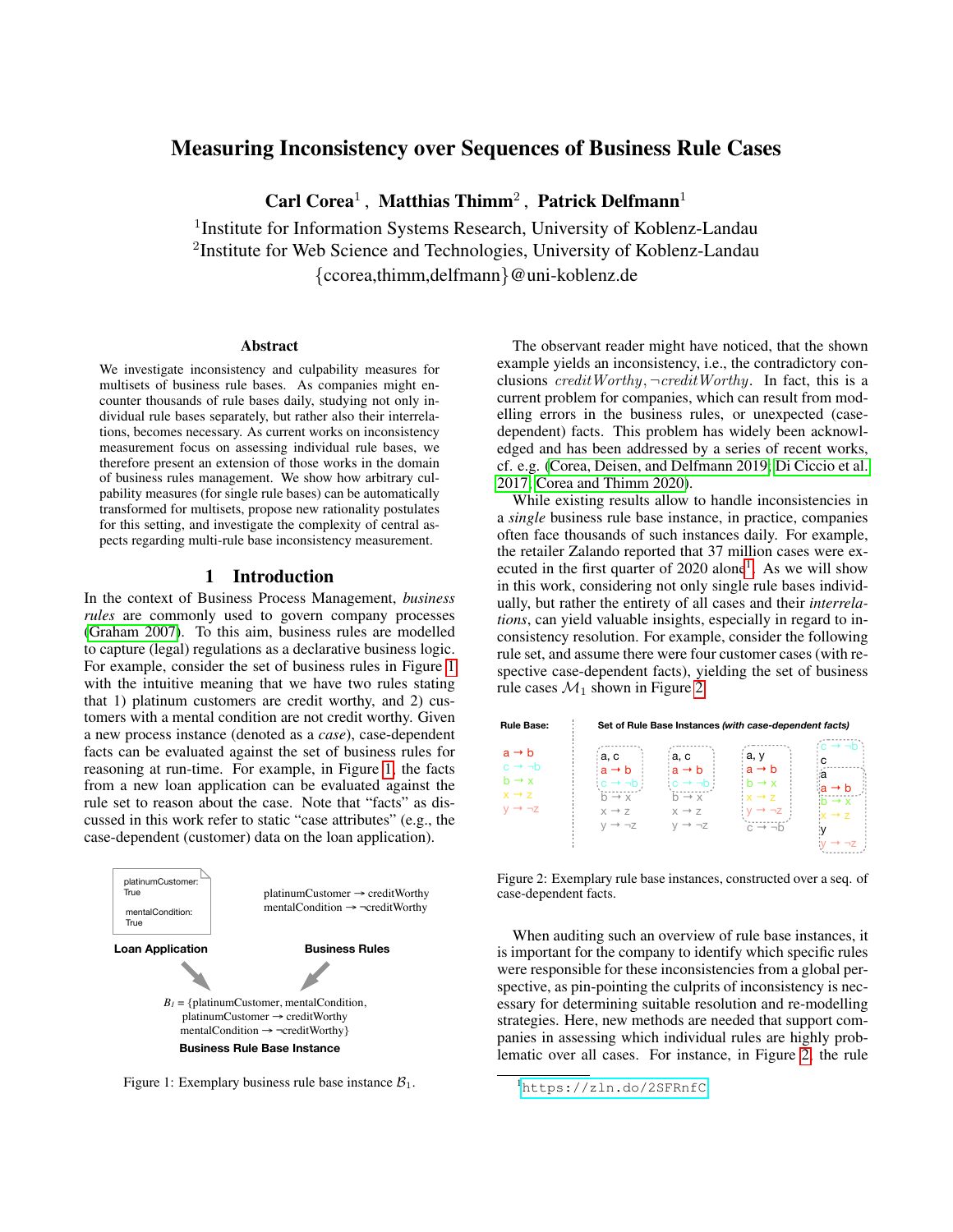$a \rightarrow b$  is part of all inconsistencies (over all cases) and can therefore be seen as highly problematic. In this work, we therefore introduce novel means for an element-based assessment of inconsistency over a set of rule base instances by extending results from the field of *inconsistency measurement* [\(Thimm 2019\)](#page-4-4). Here, our contribution is as follows:

We present a novel approach to transform arbitrary inconsistency measures for an application in a multiset of business rule bases and propose postulates that should be satisfied by respective measures for this use-case (Section 3). Here, we also conduct initial experiments with real-life data sets. Furthermore, we examine the complexity of central aspects regarding inconsistency measurement in multisets of business rule bases (Section 4). We present preliminaries in Section 2 and conclude in Section 5. Proofs for technical results are provided in a supplementary document<sup>[2](#page-1-0)</sup>.

### 2 Preliminaries

Business Rule Bases. In this work, we consider a basic (monotonic) logic programming language to formalise business rule bases. A *(business) rule base* is then constructed over a finite set  $A$  of atoms, with  $L$  being the corresponding set of literals, with a rule base  $\beta$  being a set of rules  $r$  of the form

$$
r: l_1, \ldots, l_m \to l_0. \tag{1}
$$

with every  $l_i \in \mathcal{L}$ . Let  $\mathbb B$  denote all such rule bases. Also, we denote  $head(r) = l_0$  and  $body(r) = \{l_1, \ldots, l_m\}$ . If  $body(r) = \emptyset$ , r is called a *fact*. For a rule base B, we denote  $\mathcal{F}(\mathcal{B}) \subseteq \mathcal{B}$  as the facts in  $\mathcal{B}$  and  $\mathcal{R}(\mathcal{B}) \subseteq \mathcal{B}$  as the rules in  $\mathcal{B}$ .

**Example 1.** We recall the business rule base  $\mathcal{B}_1$ . Then we *have*

$$
\mathcal{F}(\mathcal{B}_1) = \{mentalCondition, platinumCustomer\} \n\mathcal{R}(\mathcal{B}_1) = \{platinumCustomer \rightarrow creditWorking, mentalCondition \rightarrow \neg creditWorking\}.
$$

A set of literals M is called *closed* w.r.t. B if it holds that for every rule of the form [1:](#page-1-1) if  $l_1, \ldots, l_m \in M$  then  $l_0 \in M$ . The *minimal model* of a rule base  $\beta$  is the smallest closed set of literals (w.r.t. set inclusion). A set  $M$  of literals is called consistent if it does not contain both  $a$  and  $\neg a$  for an atom a. We say a rule base  $\beta$  is consistent if its minimal model is consistent. If  $\beta$  is not consistent, we say  $\beta$  is inconsistent, denoted as  $\mathcal{B} \models \perp$ .

To assess inconsistency, the field of *inconsistency measurement* has evolved, which studies quantitative measures to assess the severity of inconsistency [\(Grant and Martinez](#page-4-5) [2018;](#page-4-5) [Thimm 2019\)](#page-4-4). An inconsistency measure is a function  $\mathcal{I}: \mathbb{B} \to \mathbb{R}^{\infty}_{\geq 0}$ , where a higher value  $\mathcal{I}(\mathcal{B})$  reflects a higher degree, or severity, of inconsistency. A basic inconsistency measure is the  $\mathcal{I}_{\text{MI}}$  inconsistency measure, which counts the number of minimal inconsistent subsets MI of a rule base  $\beta$ , defined via

$$
\mathsf{MI}(\mathcal{B}) = \{ M \subseteq \mathcal{B} \mid M \models \perp, \forall M' \subset M : M' \not\models \perp \}.
$$

For example, in  $B_1$ , there is one minimal inconsistent subset, consequently,  $\mathcal{I}_{MI}(\mathcal{B}_1) = 1$ .

As the concept of a "severity" of inconsistency is not easily characterisable, numerous inconsistency measures have been proposed, see [\(Thimm 2019\)](#page-4-4) for an overview. To guide the development of inconsistency measures, various rationality postulates have been proposed, cf. [\(Thimm 2017\)](#page-4-6) for an overview. For example, a widely agreed upon property is that of *consistency*, which states that an inconsistency measure should return a value of 0 w.r.t. a rule base  $\beta$  iff  $\beta$  is consistent. Various other postulates exist and we will revisit some of them later when introducing measures for multisets of rule bases.

Measuring Inconsistency in Multisets of Business Rule Bases. In this work, we are not only interested in measuring inconsistency in single business rule bases, but rather in a series of corresponding business rule base instances. As motivated in the introduction, companies currently apply a set of business rules in order to assess a stream of (casedependent) fact sets. Therefore, given a stream of fact sets  $f = \mathcal{F}_1, ..., \mathcal{F}_n$ , we consider multisets of business rule bases which are constructed by matching the individual fact sets in f to a shared rule set  $R$ . To clarify, a multiset of rule bases is an n-tuple  $\mathcal{M} = (\{\mathcal{F}_1 \cup \mathcal{R}\}, ..., \{\mathcal{F}_n \cup \mathcal{R}\}) = (\mathcal{B}_1, ..., \mathcal{B}_n).$ Let M denote all such multisets.

## <span id="page-1-1"></span>3 Culpability Measures for Multisets of Business Rule Bases

In the field of inconsistency measurement, a culpability measure  $\mathcal C$  [\(Daniel 2009\)](#page-4-7) is a function that assigns a non-negative numerical value to *elements* of a rule base. This quantitative assessment is also referred to as an *inconsistency value* [\(Hunter and Konieczny 2010\)](#page-4-8). Again, the intuition is that a higher inconsistency value reflects a higher blame that the specific element carries in the context of the overall inconsistency. Such measures are useful to identify the culprits of inconsistency and therefore represent a good candidate for an application in assessing highly problematic rules in a multiset of rule bases. In this section, we therefore investigate culpability measures for sequences of business rule bases.

#### 3.1 Baseline Approach and Basic Properties

Given a multiset of business rule bases  $M$ , let  $\mathcal{R}(M)$  denote the shared rule set of the respective business rule bases in  $M$ . Furthermore, let  $\mathbb{R}_{\mathbb{M}}$  denote the set of all possible rules that can appear in these shared rule sets. Then, a culpability measure for a multiset of rule bases (short: multi- $\beta$  measure) is defined as follows.

Definition 1 (Multi-B Culpability Measure). *A culpability* measure for a multiset of rule bases is a function  $\mathcal{C}^{\mathring{m}}$  :  $\mathbb{M} \times$  $\mathbb{R}_{\mathbb{M}} \to \check{\mathbb{R}}_{\geq 0}^\infty.$ 

To derive concrete multi- $\beta$  measures, we propose to transform culpability measures (for single rule bases) for a multiset use-case. We denote such transformed measures as  $\Sigma$ induced ("sum"-induced) culpability measures.

**Definition 2** ( $\Sigma$ -induced multi- $\beta$  culpability measure). *Given a culpability measure* C*, a multiset of rule-bases* M

<span id="page-1-0"></span><sup>2</sup><https://bit.ly/3qIikOw>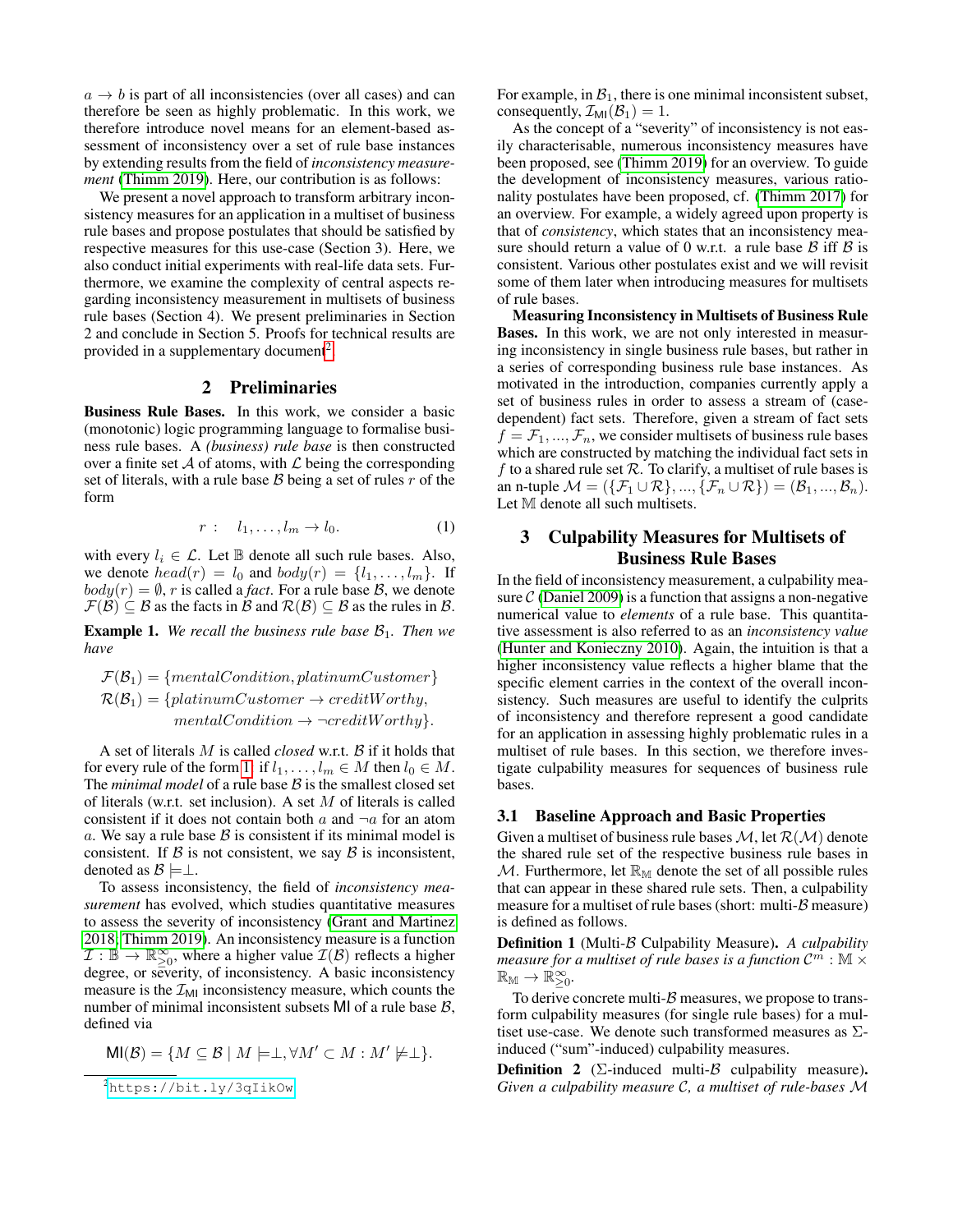*and a rule* r ∈ R(M)*, a* Σ*-induced multi-*B *culpability*  $\emph{measure}$   $m^{\Sigma}_{\mathcal{C}}$  is defined as  $m^{\Sigma}_{\mathcal{C}}$  :  $\mathbb{M}\times\mathbb{R}_{\mathbb{M}}\rightarrow\mathbb{R}^{\infty}_{\geq0}$  with  $m_{\mathcal{C}}^{\Sigma}(\mathcal{M}, r) = \sum_{B \in \mathcal{M}} C(B, r).$ 

The main idea of the proposed approach is that arbitrary existing culpability measures can be transformed for a multiset use-case. Here, it is however important that desirable properties of the existing measures are preserved during this transformation. We therefore propose the following rationality postulates by adapting postulates for traditional culpability measures [\(Hunter and Konieczny 2010\)](#page-4-8). For that, we consider a multiset of business rules  $M$  and a rule  $r \in \mathcal{R}(\mathcal{M})$ . Also, we define a rule  $r \in \mathcal{R}(\mathcal{M})$  as a *free formula* if  $r \notin M, \forall M \in \bigcup_{b \in \mathcal{M}} \mathsf{MI}(b).$  We denote the set of all free formulas of  $\mathcal{R}(\mathcal{M})$  as Free( $\mathcal{M}$ ). We then propose the following postulates.

**Rule Symmetry (RS)**  $\mathcal{C}^m(\mathcal{M}, r) = \mathcal{C}^m((\mathcal{B}_1, \ldots, \mathcal{B}_n), r)$ , for any permutation of the order of  $\mathcal{B}_1$  to  $\mathcal{B}_n$ .

*Rule Minimality* (*RM*) if  $r \in Free(\mathcal{M})$ , then  $\mathcal{C}^m(\mathcal{M}, r) =$  $\Omega$ 

The first postulate states that the order of rule bases in the multiset should not affect the inconsistency value of an individual rule. The second postulate is adapted from the postulate  $MIN<sup>3</sup>$  $MIN<sup>3</sup>$  $MIN<sup>3</sup>$  and states that the inconsistency value of a rule is zero if this rule is a free formula w.r.t. the multiset of business rule bases.

Proposition 1. *Any* Σ*-induced multi-*B *culpability measure satisfies RS. Given a culpability measure* C *satisfying MIN, any* Σ*-induced multi-*B *culpability measure (via* C*) satisfies RM.*

Given a multiset of business rules  $M$  and a multi- $B$  culpability measure  $\mathcal{C}^m$ , we consider all rules of  $\mathcal{R}(\mathcal{M})$  as a vector  $(r_1,...r_n)$ , and denote  $V^{C^m}(\mathcal{M})$  as the vector of corresponding multi- $\mathcal B$  culpability values of all rules in  $\mathcal R(\mathcal M)$ w.r.t.  $\mathcal{C}^m$ , i.e.,  $V^{\mathcal{C}^m}(\mathcal{M}) = (\mathcal{C}^m(\mathcal{M}, r_1), ..., \mathcal{C}^m(\mathcal{M}, r_n)).$ Next, let  $\hat{V}^{C^m}(\mathcal{M}) = max_{r \in \mathcal{R}(\mathcal{M})}(\mathcal{C}^m(\mathcal{M}, r))$  denote the largest multi- $\beta$  culpability value w.r.t.  $\mathcal{C}^m$  for all rules. Last, we denote adding a rule r to the shared rule set  $\mathcal{R}(\mathcal{M})$  of a multiset M as  $\overline{\mathcal{M}} \cup \{r\}$  by a slight missuse of notation, i.e., given  $M = (\mathcal{B}_1, ..., \mathcal{B}_n), M \cup \{r\} = (\mathcal{B}_1 \cup \{r\}, ..., \mathcal{B}_n \cup$  $\{r\}$ ). This allows to adapt some further desirable properties for multi- $\beta$  measures.

 $\boldsymbol{\mathit{Multiset Consistency}}\left(\boldsymbol{\mathsf{CO}}\right)\ \hat{V}^{\mathcal{C}^m}(\mathcal{M})\ =\ 0\ \text{iff}\ \nexists \mathcal{B}\ \in\ \mathcal{M}\ \colon$  $\mathcal{B} \models \perp$ .

*Multiset Monotony* (**MO**) Let a multiset of business rule bases M and a rule r,  $\hat{V}^{C^m}(\mathcal{M} \cup \{r\}) \geq \hat{V}^{C^m}(\mathcal{M})$ 

*Multiset Free formula independence* (**IN**) If a rule r is a free formula of  $(\mathcal{M} \cup \{r\})$ , then  $\hat{V}^{C^m}(\mathcal{M} \cup r) =$  $\hat{V}^{\mathcal{C}^m}(\mathcal{M})$ 

The first property states that the largest multi- $\beta$  culpability value for a rule can only be zero if all business rule bases of the multiset are consistent. The second property demands that adding a rule to the shared rule set can only increase the

culpability values. Similar to this property, the third postulate demands that adding a free formula to the shared rule set does not alter the culpability values.

#### 3.2 Initial Measures and Future Steps

Various culpability measures have been proposed (cf. e.g. [\(McAreavey, Liu, and Miller 2014\)](#page-4-9)) and could therefore be transformed for a multiset use-case via  $\Sigma$ -induction. As this work is an initial "applications" investigation, we will however leave a detailed discussion of concrete multi- $\beta$  culpability measures for future work. Still, we will present some initial baseline measures to showcase the proposed approach of Σ-induction.

Two baseline culpability measures proposed in [\(Hunter,](#page-4-10) [Konieczny, and others 2008\)](#page-4-10) are the  $\mathcal{C}_D$  and  $\mathcal{C}_{\#}$  measures.

**Definition 3.** Let a rule base  $\beta$  and a rule  $r \in \beta$ , then

• 
$$
C_D(\mathcal{B}, r) = \begin{cases} 1 & \text{if } \exists M \in \textit{MI}(\mathcal{B}) : r \in M \\ 0 & \text{otherwise} \end{cases}
$$

•  $C_{\#}(\mathcal{B}, r) = |\{M \in \mathit{MI}(\mathcal{B}) \mid r \in M\}|$ 

Using Σ-induction, we can use these baseline culpability measures to entail the multi-rb culpability measures  $m_{\mathcal{C}_D}^{\Sigma}$ and  $m_{\mathcal{C}_{\#}}^{\Sigma}$ .

**Example 2.** We recall the multiset of rule bases  $M_1$  from *Figure* [2.](#page-0-2) *For the shown rule*  $a \rightarrow b$ *, we have that* 

$$
m_{\mathcal{C}_D}^{\Sigma}(\mathcal{M}_1, a \to b) = 4
$$
  

$$
m_{\mathcal{C}_{\#}}^{\Sigma}(\mathcal{M}_1, a \to b) = 5
$$

We see that the  $\Sigma$ -induced measures are able to compute the desired assessment of culpability over a series of corresponding rule base instances. Also, we see that the desirable properties of the original measures are transfered via our proposed transformation approach, shown in Table [1.](#page-2-1)

<span id="page-2-1"></span>

| $\overline{\neg m}$ |  | C X 1 |  |
|---------------------|--|-------|--|
| $m_{\overline{C}}$  |  |       |  |
| m                   |  |       |  |

Table 1: Compliance with rationality postulates of the investigated measures.

It thus seems that compliance management and auditing is an interesting application domain for the field of inconsistency measurement. Here, the initial approach proposed in this work can be used to transform existing culpability measures for a multi-set use-case. Future work should further focus on other means to support companies in analyzing process data.

On a last note, we would like to mention that besides designing specific culpability measures, an important approach in element-based analysis is also to decompose the assessment of inconsistency measures (in order to derive corresponding culpability measures) by means of Shapley inconsistency values (cf. [\(Hunter and Konieczny 2010\)](#page-4-8)). Given an inconsistency measure  $\mathcal I$  and a rule base  $\mathcal B$ , the intuition is that the overall blame mass  $\mathcal{I}(\mathcal{B})$  is distributed amongst all elements in  $\mathcal{B}$ , by applying results from game theory.

<span id="page-2-0"></span><sup>&</sup>lt;sup>3</sup>Let a rule  $r \in \mathcal{B}$ , if  $r \notin M$ ,  $\forall M \in \mathsf{MI}(\mathcal{B})$ , then the inconsistency value of r is zero.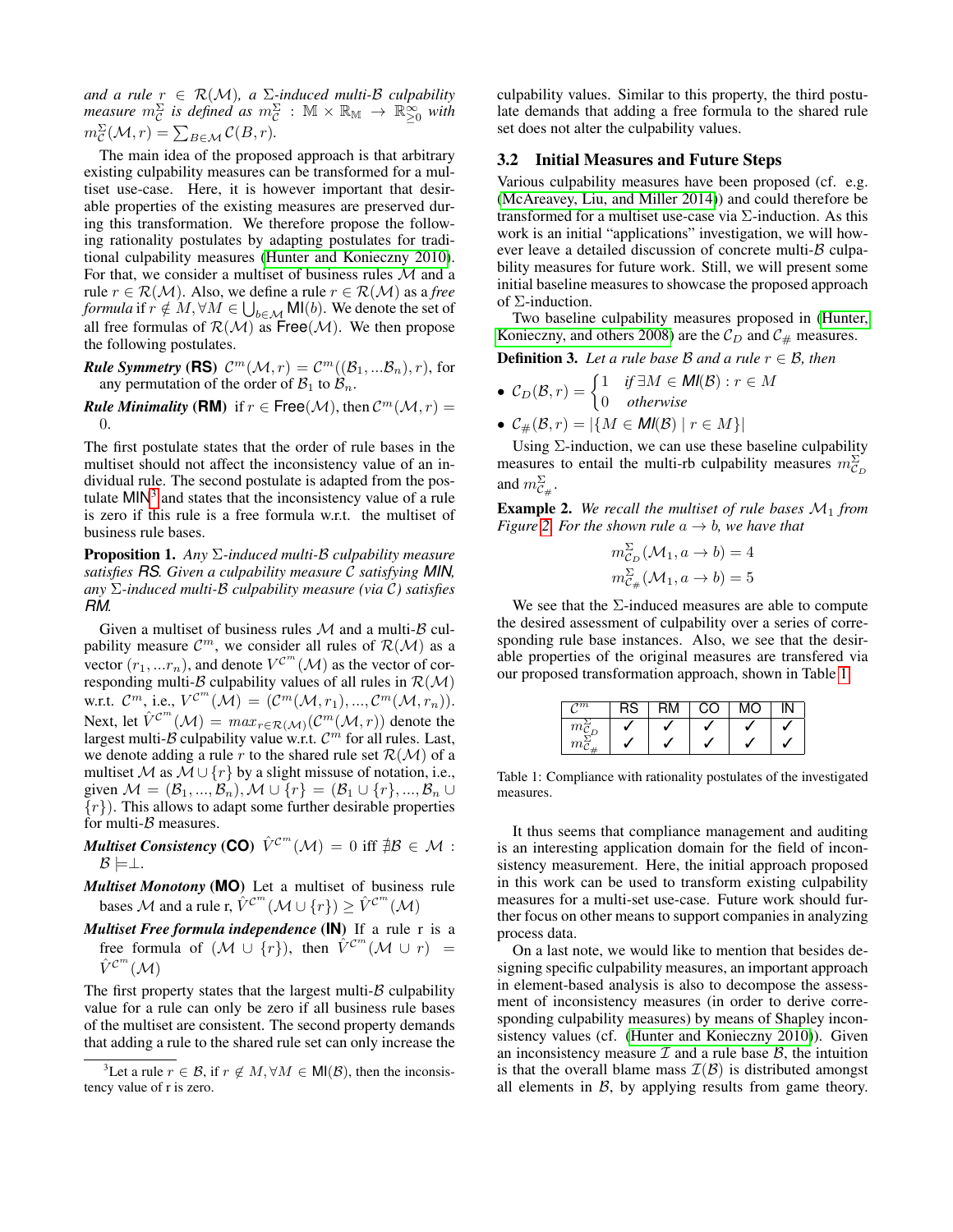The advantage of this approach is that arbitrary inconsistency measures can be applied to derive a corresponding element-based assessment. Thus, the Shapley inconsistency value  $S^I$  can also be used to  $\Sigma$ -induce  $m_{S^I}^{\Sigma}$ . Here, regarding the relation of inconsisteny measures and the corresponding Σ−induced Shapley inconsistency values for multi-rb analysis, we propose the following postulates.

*Distribution* (DIS)  $\sum_{\alpha \in \mathcal{R}(\mathcal{M})} m_{S \ast I}^{\Sigma}(\mathcal{M}, \alpha) = m_{I}^{\Sigma}(\mathcal{M})$ 

 $\bm{U}$ pper Bound ( $\bm{\mathsf{UB}}$ )  $\hat{V}^{S*}{}^{I}(\mathcal{M}) \leq m_{I}^{\Sigma}(\mathcal{M})$ 

The first postulate states that the sum adjusted multi-rb Shapley inconsistency values over all rules is equal to the overall blame mass of the original multi-rb inconsistency measure  $\mathcal I$  (used as a parameter to derive the corresponding Shapley values). Also, the second property states that the adjusted multi-rb Shapley inconsistency values for an individual element cannot be greater than the overall assessment of the original multi-rb inconsistency measure  $\mathcal{I}$ .

Proposition 2. *Given an inconsistency measure* I *and a Shapley inconsistency value*  $S<sup>I</sup>$ *, any multi-rb measure*  $m_{S<sup>I</sup>}^{\Sigma}$ *satsisfies DIS and UB.*

#### 3.3 Motivational Example: BPI Dataset 2020

To evaluate the plausibility of applying our approach in practice, we conducted experiments with the real-life data set of the *Business Process Intelligence (BPI) challenge 2020*[4](#page-3-0) (log of a travel expense claim process with 10,500 cases). From the log, we mined a shared rule base  $R$  (using the tool from [\(Di Ciccio et al. 2017\)](#page-4-2)). Then, for all cases  $C_1, ..., C_n$ , the individual case-dependent fact inputs (caseproperties, such as "travel expense cost")  $F_1, ..., F_n$  were extracted from the log. We then constructed a multiset of rule bases  $B_1, ..., B_n$ , where every  $B_i = (R, F_i)$ . We then computed inconsistencies over  $B_1, ..., B_n$ .

A central assumption of our approach is that a global perspective over all cases should be considered as opposed to viewing cases individually. Interestingly, this was confirmed by our experiments: For every individual rule base instance, we computed the  $C_{\#}$  values for all rules and then ranked all rules by this value (rank 1 meaning that this rule is the most problematic element, and so on). Figure [3](#page-3-1) shows the distribution of all assigned ranks for the rules for the BPI'20 data set over all cases. For readability, rules that did not participate in any inconsistencies are omitted.

While there were some rules that had the same rank in all cases (e.g. r2), there were many rules where the respective local rankings had a large variability over the cases (e.g. r3). This shows that regarding cases individually is not sufficient, but rather, the interrelations of all cases must be considered in the scope of auditing.

### 4 Complexity Analysis

Especially when wanting to apply results from KRR in practice, the computational complexity is important in regard to feasibility. In the following, we therefore investigate initial

<span id="page-3-1"></span>

Figure 3: Rank distribution for the individual rules of the BPI'20 rule set over all cases.

complexity aspects related to measuring inconsistency over a sequence of business rule base cases.

We assume familiarity with basic concepts of computational complexity and basic complexity classes such as P and NP, see [\(Papadimitriou 1994\)](#page-4-11) for an introduction. We first observe that the satisfiability problem for our formalism of business rules bases is tractable (note that similar observations have been made before on similar formalisms, see e. g., [\(Dantsin et al. 1997\)](#page-4-12)).

Proposition 3. *Let* B *be a rule base. The problem of deciding whether* B *is consistent can be solved in pol. time.*

Then, the complexity of deciding whether a certain rule is contributing to the overall inconsistency is as follows.

**Proposition 4.** Let  $M$  be a multiset of rule bases with  $M =$  $(\mathcal{B}_1, ..., \mathcal{B}_n) = (\{\mathcal{F}_1 \cup \mathcal{R}\}, ..., \{\mathcal{F}_n \cup \mathcal{R}\})$  *and let*  $r \in \mathcal{B}$ *. The problem of deciding whether there is a*  $i \in \{1, \ldots, n\}$  *and*  $M \in M(\mathcal{B}_i)$  *s. t.*  $r \in M$  *is NP-complete.* 

The following two results deal with the computational complexity of computing the baseline measure  $C_{\#}$ .

**Proposition 5.** Let  $\beta$  be a rule base and  $M \subseteq \beta$ . The *problem of deciding whether*  $M \in MI(B)$  *can be solved in polynomial time.*

For our final result note that  $\#P$  is the complexity class of counting problems where the problem of deciding whether an element has to be counted is in P, cf. [\(Valiant 1979\)](#page-4-13).

**Proposition 6.** Let M be a multiset of rule bases with  $M =$  $(\mathcal{B}_1, ..., \mathcal{B}_n) = (\{\mathcal{F}_1 \cup \mathcal{R}\}, ..., \{\mathcal{F}_n \cup \mathcal{R}\})$  *and let*  $r \in \mathcal{R}$ *. The problem of determining*  $|\{M \in \mathsf{MI}(\mathcal{B}_i) \mid i \in \{1, \ldots, n\}r \in$  $|M\rangle|$  *is* #*P*-complete.

### 5 Conclusion

In this work, we have shown how arbitrary culpability measures (for single rule bases) can be automatically transformed into multi- $\beta$  measures while maintaining desirable properties. This is highly needed in practice, as companies are often faced with thousands of rule bases daily, and thus need means to assess inconsistency from a global perspective. As a main takeaway, our initial experiment results indicate that the interrelations of individual cases need to be considered for business rules management, and current means did not suffice to support companies in this aim. It thus seems that the field of business rules management, respectively auditing company processes, is an interesting application domain for KRR and bares many opportunities for future work.

<span id="page-3-0"></span><sup>4</sup>[https://data.4tu.nl/search?q=bpi+](https://data.4tu.nl/search?q=bpi+challenge) [challenge](https://data.4tu.nl/search?q=bpi+challenge)